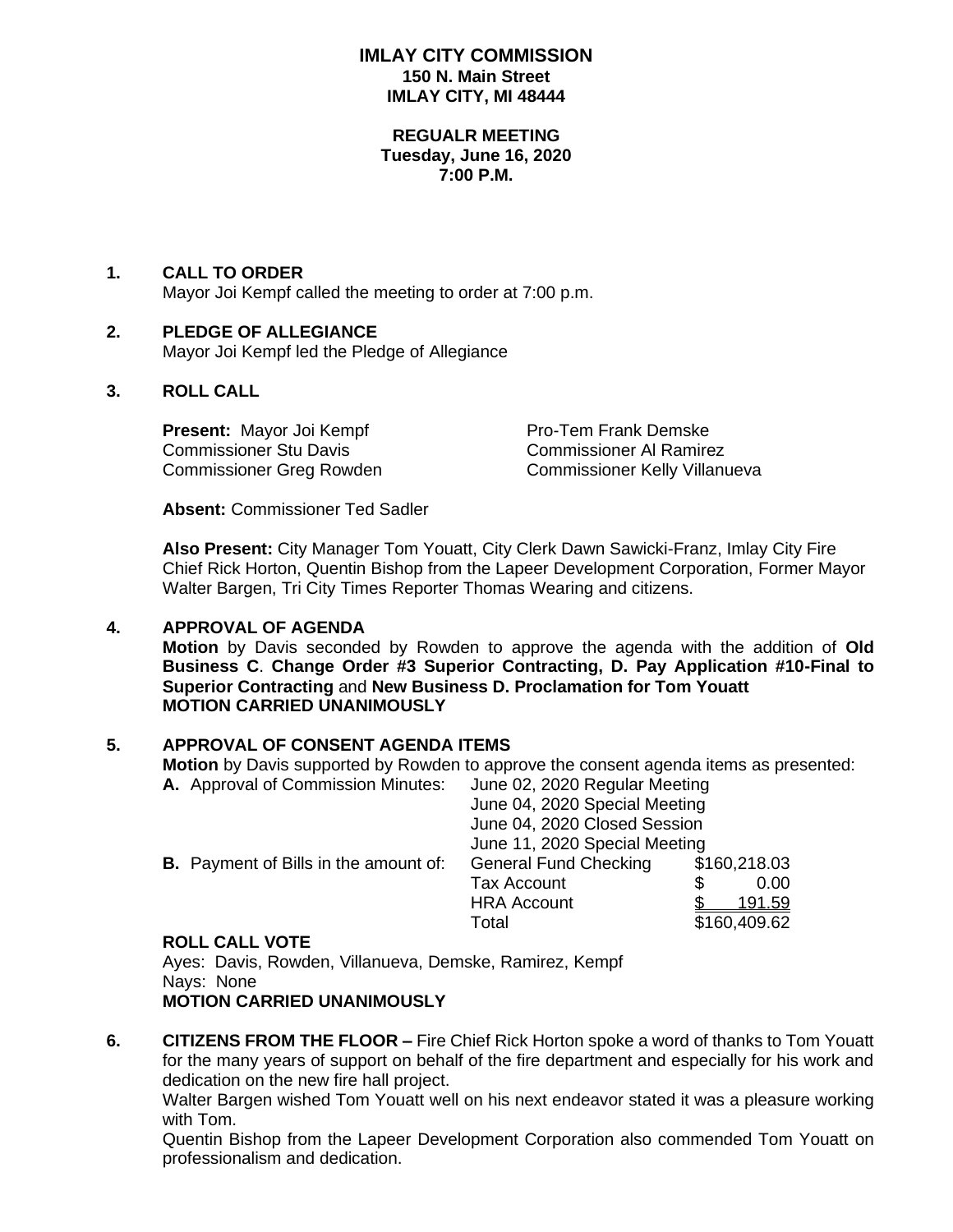# **7. OLD BUSINESS**

# **A. VREDVELD HAEFNER LLC**

Discussion – no motion

# **B. FIRE HALL PURCHASE ORDER**

Discussion – Purchased Sony TV for the training room at the new fire hall. No motion

# **C. Change Order #3 – Superior Contracting Group**

**Motion** by Davis supported by Demske to approve Change Order #3 from Superior Contracting Group including a reduction in total contract of \$10,049.00. **ROLL CALL VOTE**

Ayes: Davis, Demske, Villanueva, Ramirez, Rowden, Kempf Nays: None

# **MOTION CARRIED UNANIMOUSLY**

# **D. Pay Application #10, Final to Superior Contracting Group**

**Motion** by Davis supported by Rowden to approve Pay Application #10, Final to Superior Contracting Group for \$161,703.98.

Discussion: A total cost of construction of \$2,834,357.60 which means it was \$135,642.40 under the \$2,970,000.00 amount of the bond proceeds that were issued to pay for the fire hall.

### **ROLL CALL VOTE**

Ayes: Davis, Rowden, Demske, Ramirez, Villanueva, Kempf Nays: None

### **MOTION CARRIED UNANIMOUSLY**

# **8. NEW BUSINESS**

# **A. LIABILITY & PROPERTY POOL INSURANCE RENEWAL**

**Motion** by Davis and supported by Villanueva to approve the renewal of the liability and property pool insurance in the amount of \$85,115.00.

Discussion: This is an increase of \$4,840 premium over last year's total and also includes the coverage of the new fire hall and contents of the fire hall.

### **ROLL CALL VOTE**

Ayes: Davis, Villanueva, Demske, Rowden, Ramirez, Kempf Nays: None

### **MOTION CARRIED UNANIMOUSLY**

# **B. BID REQUEST FOR PAVEMENT IMPROVEMENTS**

No motion – Discussion on Road and Sidewalk millage and bids will be due June  $24^{\text{th}}$ . This bid includes W. Third Street, W. Sixth Street, E. Fifth Street, and S. Main Street.

**C. MIDWEST INDUSTRIAL DEVELOPMENT LLC – Speculative Building Designation at 2045 S. Almont Avenue** as presented by LDC Executive Director, Quentin Bishop to establish this as an Industrial Development District and will allow the new tenant to be eligible to apply for a tax abatement for development purposes.

**Motion** by Demske supported by Rowden to designate the building commonly known as 2045 S. Almont Avenue as speculative.

# **ROLL CALL VOTE**

Ayes: Demske, Rowden, Davis, Villanueva, Ramirez, Kempf Nays: None

# **MOTION CARRIED UNANIMOUSLY**

**D. PROCLAMATION PRESENTED TO IMLAY CITY MANAGER, THOMAS YOUATT Motion** by Villanueva and supported by Demske to approve the presentation of Proclamation from the City of Imlay City to Thomas Youatt for his many years and dedication to the City of Imlay City, the City Commission Boards and the residents of Imlay City. **MOTION CARRIED UNANIMOUSLY**

# **9. CITY MANAGER'S REPORT**

**City Manager Tom Youatt's updates:** Lapeer County EMS services the entire county and as a reminder their EMS millage will be on the ballot in August. Highlight of note from a happy resident on Borland after the addition of the water main and her appreciation for the commission's support for this project. DNR will approve suspending grant funds on the Splash Pad and this project will be moving forward in the future. We will be meeting with Rowe for an exploratory meeting regarding industrial expansion project next week. Officer